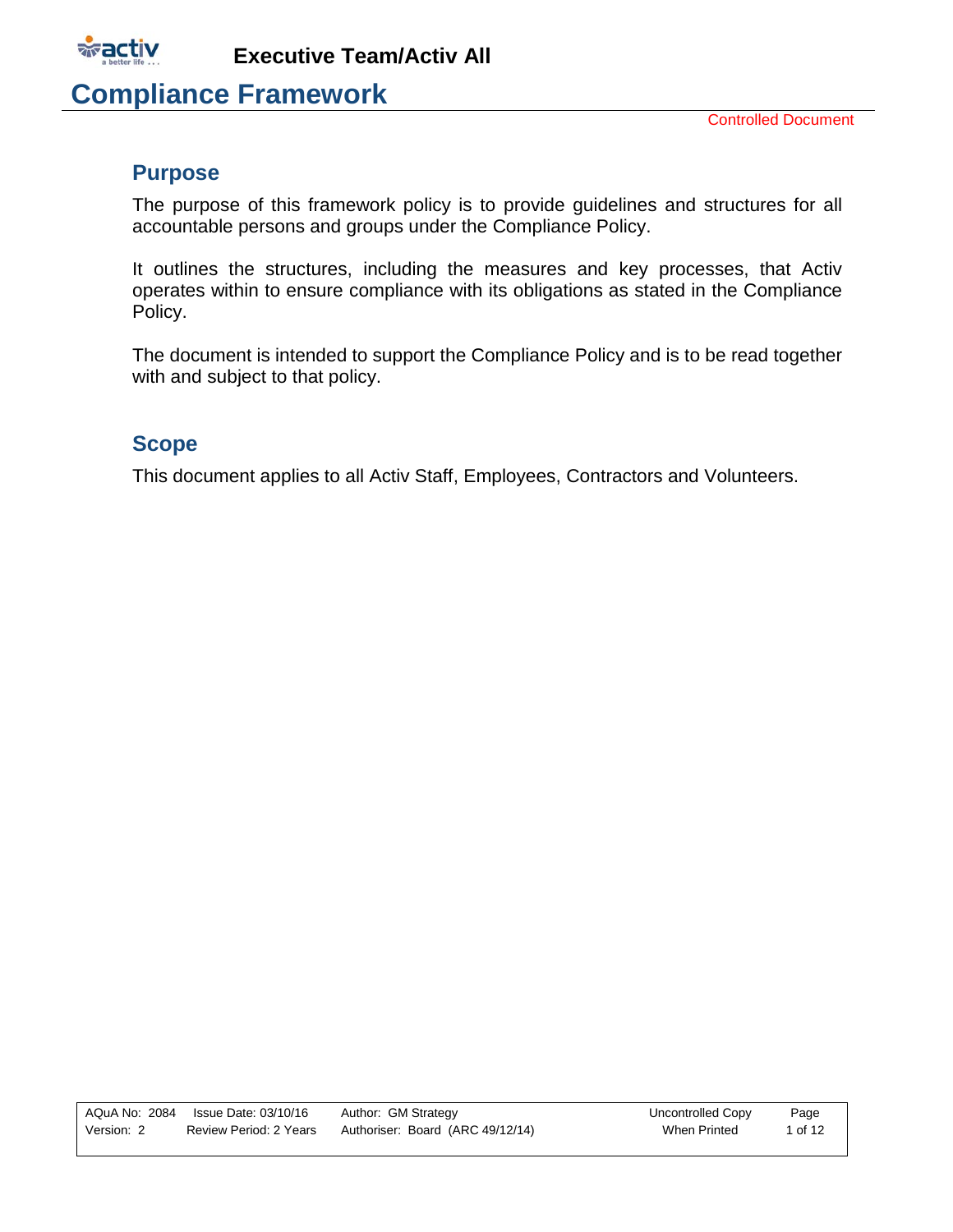

#### **Controlled Document**

### **Contents**

| 1.               |  |  |
|------------------|--|--|
| 2.               |  |  |
| 3 <sub>1</sub>   |  |  |
| $\overline{4}$ . |  |  |
| 5 <sub>1</sub>   |  |  |
| 6.               |  |  |
| $\overline{7}$ . |  |  |
| 8.               |  |  |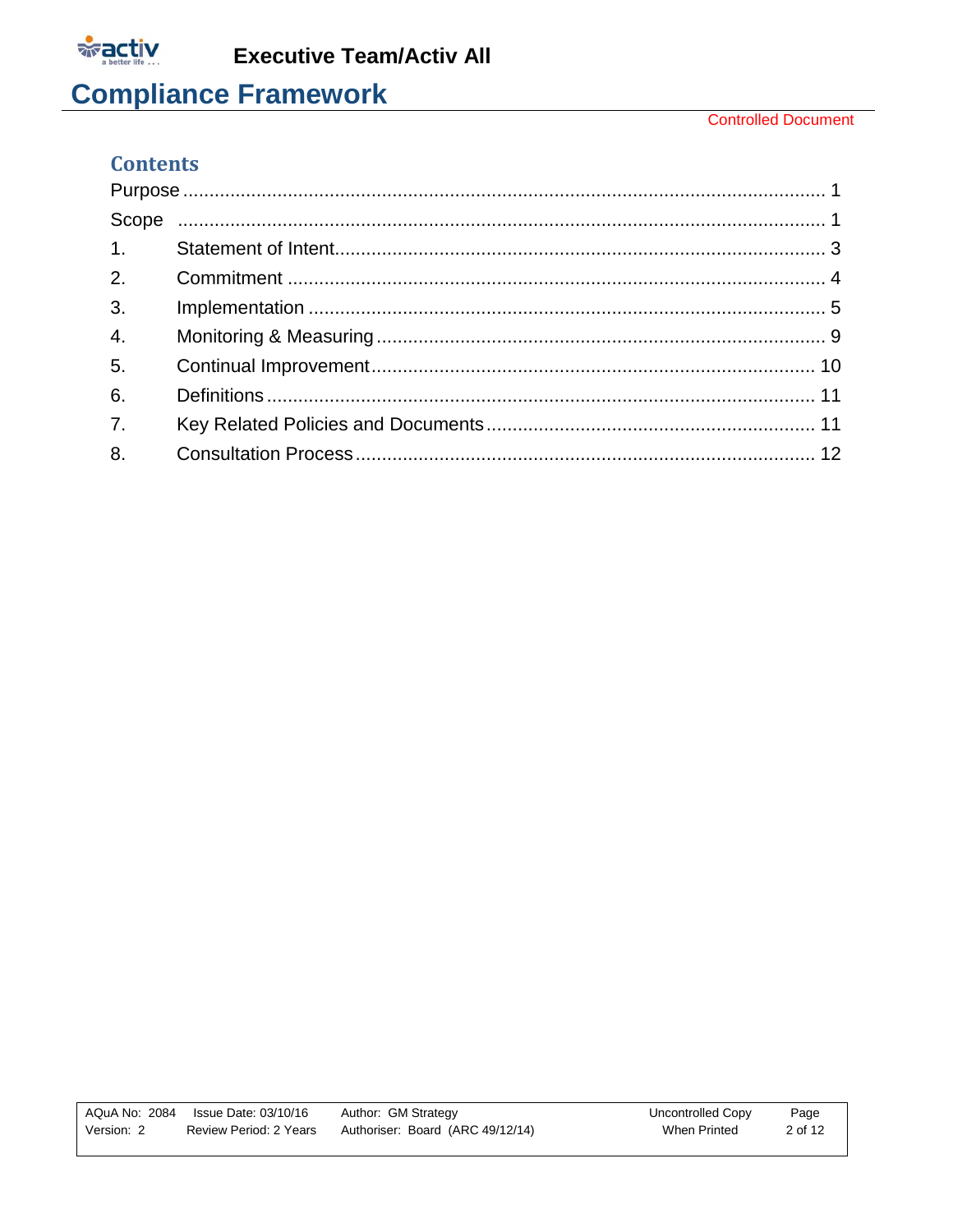

### <span id="page-2-0"></span>**1. Statement of Intent**

### **1.1 Objectives of the Compliance Framework**

- To promote a culture of compliance within Activ, highlighting its importance and connection to Activ's values;
- To foster continuous improvement in compliance processes, ensuring obligations are always met by establishing monitoring and reporting mechanisms that will assist in identifying instances of non-compliance and tracking remedial actions;
- To maintain the reputation of Activ in the marketplace and to demonstrate its social and corporate responsibilities.

### **1.2 Basis of the Compliance Framework**

The framework is structured with reference to Australian Standards AS 3806- 2006 – Compliance Programs (AS 3806). The key aspects of the framework are:

| Commitment        | A commitment by the Board and management to ensure<br>effective compliance, alignment of compliance objectives<br>with strategic business objectives, provision of appropriate<br>resources, endorsement of the compliance program by the<br>Board, and a process to identify and assess compliance<br>obligations;                            |
|-------------------|------------------------------------------------------------------------------------------------------------------------------------------------------------------------------------------------------------------------------------------------------------------------------------------------------------------------------------------------|
| Implementation    | Responsibility for compliance outcomes is articulated and<br>assigned, competence and training needs are identified<br>and addressed, behaviours that create and support<br>compliance are encouraged while those that compromise<br>compliance are not tolerated, and adequate controls are<br>in place to manage the compliance obligations; |
| Monitoring<br>and | Compliance performance is monitored, measured and                                                                                                                                                                                                                                                                                              |
| measuring         | reported and is adequately documented and evidenced<br>through practice;                                                                                                                                                                                                                                                                       |
|                   |                                                                                                                                                                                                                                                                                                                                                |
| Continual         | The compliance program is regularly reviewed and                                                                                                                                                                                                                                                                                               |
| Improvement       | continually improved.                                                                                                                                                                                                                                                                                                                          |

### **1.3 Compliance Governance Structure**

Activ's compliance governance structure consists of:

- a) Activ's Board
	- i. the Compliance Policy
	- ii. CEODP CEO Delegations Policy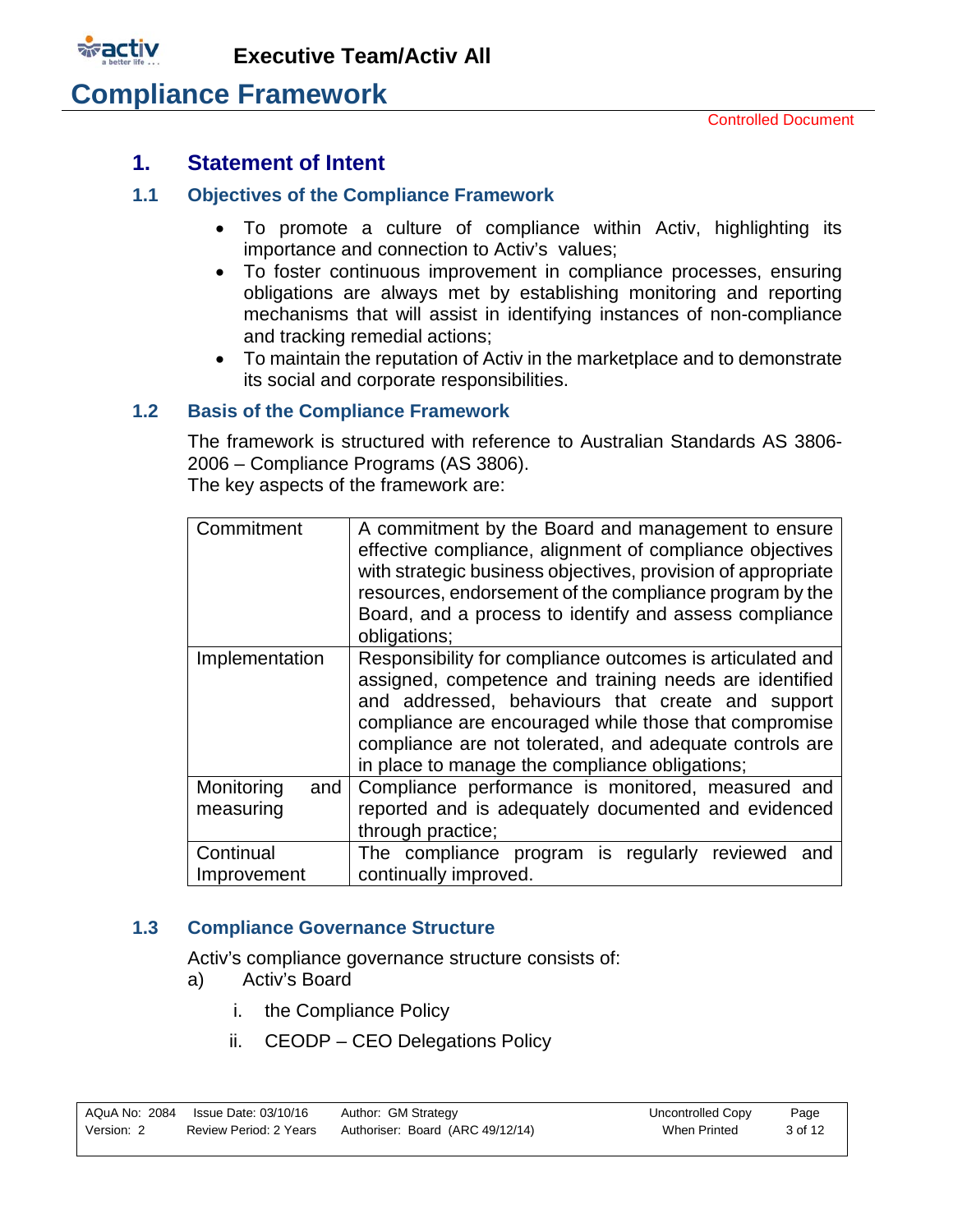

Controlled Document

- iii. Audit and Risk Committee
- b) Activ's Executive Team
	- i. This Compliance Framework
	- ii. Individual divisional compliance programs; and
- c) Supporting tools and processes, and
- d) Monitoring and reporting structures

### <span id="page-3-0"></span>**2. Commitment**

### **2.1 Commitment by the governing body and top management to effective compliance that permeates the whole organisation. (AS 3806 Principle 1)**

The Board and senior management of Activ are committed to ensuring the organisation meets its compliance obligations.

Compliance is concerned with not only externally imposed laws, regulations, codes and standards, but also with internal organisation standards, codes of conduct and ethics, and adoption of industry best practice.

### **2.2 The compliance policy is aligned to the organisation's strategy and business objectives, and is endorsed by the governing body. (AS 3806 Principle 2)**

Compliance and Safety are defined at the highest level within Activ (Activ's Strategy House) as "Must Haves". Where appropriate, key compliance objectives are incorporated into the planning process. As part of the planning process, a series of strategic initiatives have been developed which are designed to achieve Activ's strategic objectives as defined in Activ's Strategy **House** 

### **2.3 Appropriate resources are allocated to develop, implement, maintain and improve the compliance program. (AS 3806 Principle 3)**

Adequate resources will be provided to assist management in meeting their compliance obligations and these resources include as a minimum:

- a) The Audit and Assurance Team, within the Corporate Services division
- b) Access to legal counsel that can provide guidance on legislative matters that assists compliance with legislation, codes and standards
- a) Appropriate training to ensure understanding of, and compliance with, applicable laws, regulations, codes and organisational standards;
- b) Appropriate access to specialised external advice on compliance matters or for assistance with compliance procedures.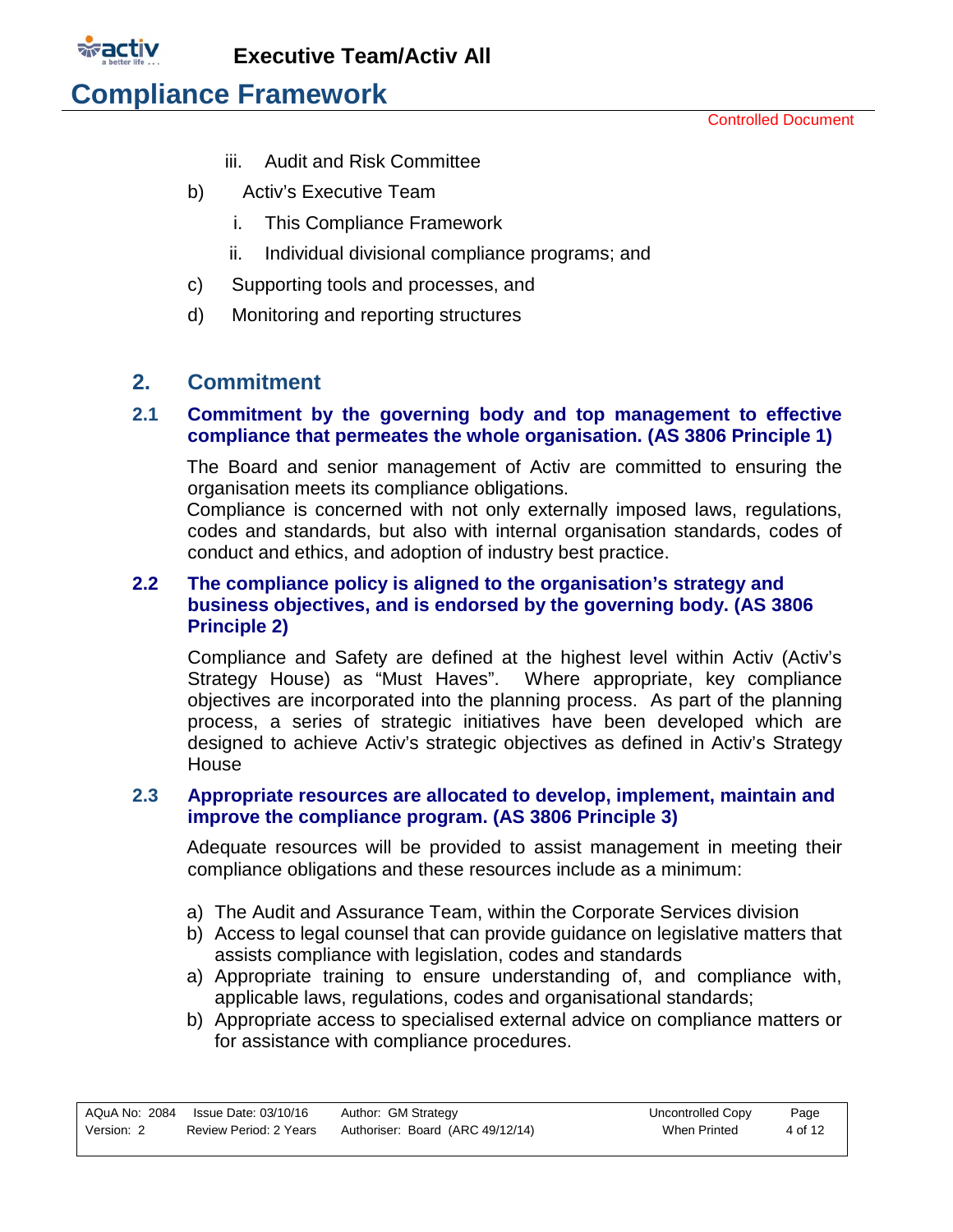

## **Compliance Framework**

#### **2.4 The objectives and strategy of the compliance program are endorsed by the governing body and top management. (AS 3806 Principle 4)**

The Compliance Policy and this Compliance Framework have been approved by the Board and endorsed by the Audit and Risk Committee and CEO.

### **2.5 Compliance obligations are identified and assessed (AS 3806 Principle 5)**

Activ maintains a register of all external laws, regulations and codes that are applicable to the organisation. Managers assess the register, identifying all the Obligations applicable to Activ. The register is owned by the Audit and Assurance Team.

Obligations identified in the legal register are assessed via Activ's Risk Framework. The Framework is used to determine the:

- Inherent risk level of the obligation by considering the likelihood and consequence of the event occurring, in the absence of any controls; and
- Residual risk level of the obligation after considering the controls that have been put in place to mitigate the risk.

All risk profiles are subject to half yearly review by management and the Executive Team.

### <span id="page-4-0"></span>**3. Implementation**

### **3.1 Accountability and Responsibility for compliant outcomes is clearly articulated and assigned. (AS Principle 6)**

#### **Activ Board**

The Board has ultimate responsibility for overseeing the performance of Activ, including effectively monitoring the organisations' compliance framework and controls.

### **CEO, Executive Team & Management**

In general the CEO, Executive Team and Senior Management are responsible for:

- Promoting Activ's Compliance Framework and expectations for the management of compliance.
- Providing appropriate resources to manage compliance risks in accordance with the Compliance Framework
- Escalating risks, issues and opportunities in accordance with the Compliance Framework;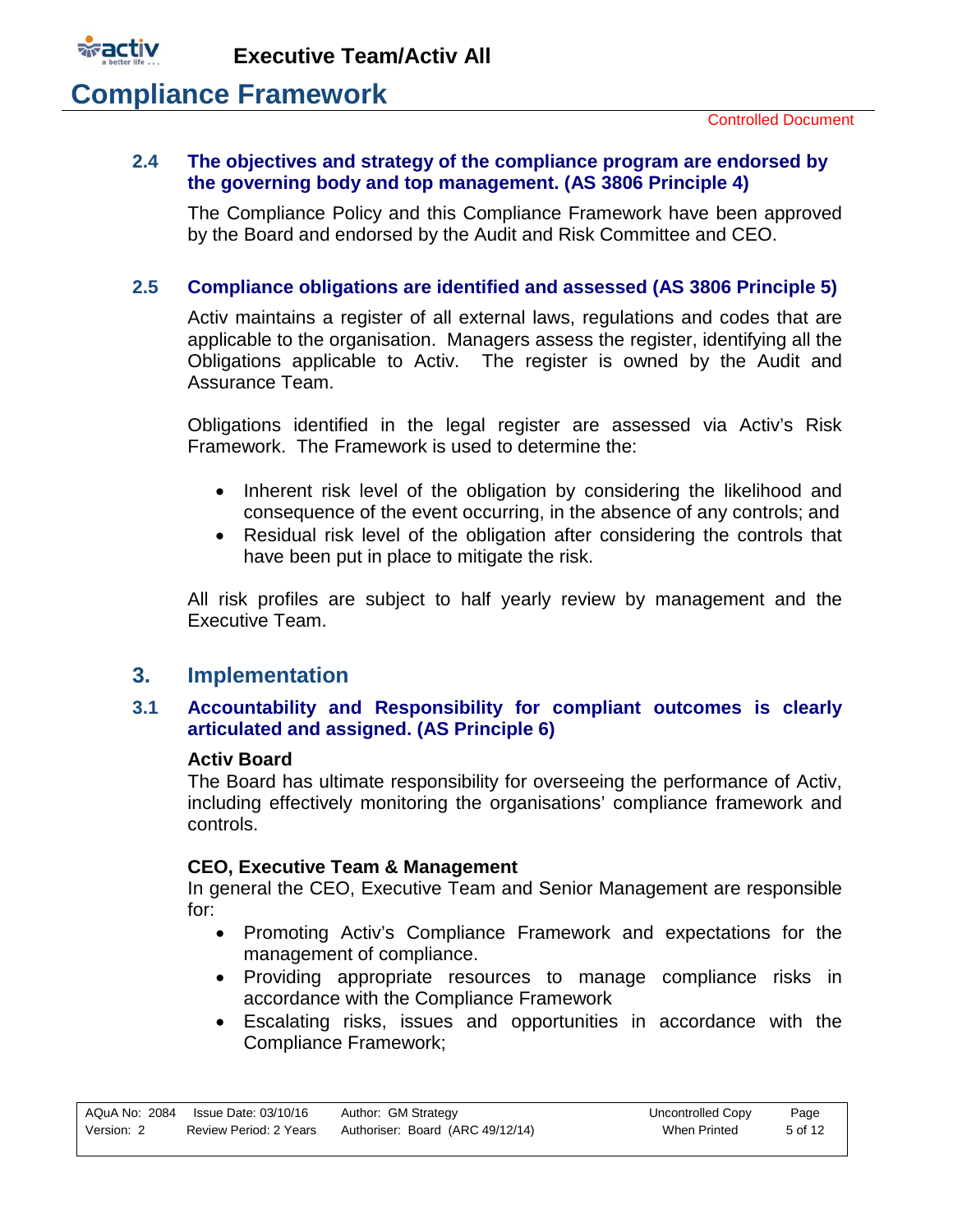

## **Compliance Framework**

- The design and implementation of cost effective compliance risk management and internal control systems to manage compliance risks, encourage efficiencies and take advantage of opportunities;
- Continuous monitoring of the effectiveness of compliance controls;
- Monitoring compliance, investigating breaches, material incidents or risks, recommending and/or approving improvement opportunities.

Managers are also accountable for ensuring activities in their departments are carried out in accordance with all applicable laws and regulations, identifying, in collaboration with the Audit and Assurance Team, where compliance obligations exist, and that a compliance program has been developed and implemented.

### **Audit and Risk Committee (ARC)**

In accordance with its terms of reference, one function of the ARC is to assist the Board in maintaining and overseeing a sound system of internal control based on the adoption of a risk-based approach to the identification, assessment, monitoring and management of risks that are significant to the achievement of Activ's business objectives.

More specifically, the ARC is required to:

• Review and monitor compliance systems; Review policies relating to compliance with laws and regulations and investigation of fraud;

Review and monitor the internal processes for compliance with laws and regulations, contracts and all internal policies.

### **Risk, Audit and Assurance**

The Risk, Audit and Assurance Team's principal duties include:

- Promoting an ethical and positive compliance culture;
- Managing and monitoring compliance related matters associated with Activ's key policies and procedures;
- Providing and updating the relevant policies, procedures, tools and training to guide the behaviour of staff and employees and, where appropriate, contractors, agents and others in accordance with AS 3806;
- Supporting the business to identify changes to applicable laws, regulations or Acts so that updates can be effected within the Obligation Register
- Overseeing the processes for the management and resolution of compliance non-conformances including breaches and near misses.
- Reporting to the ARC any compliance breaches or compliance risks and related actions undertaken or proposed.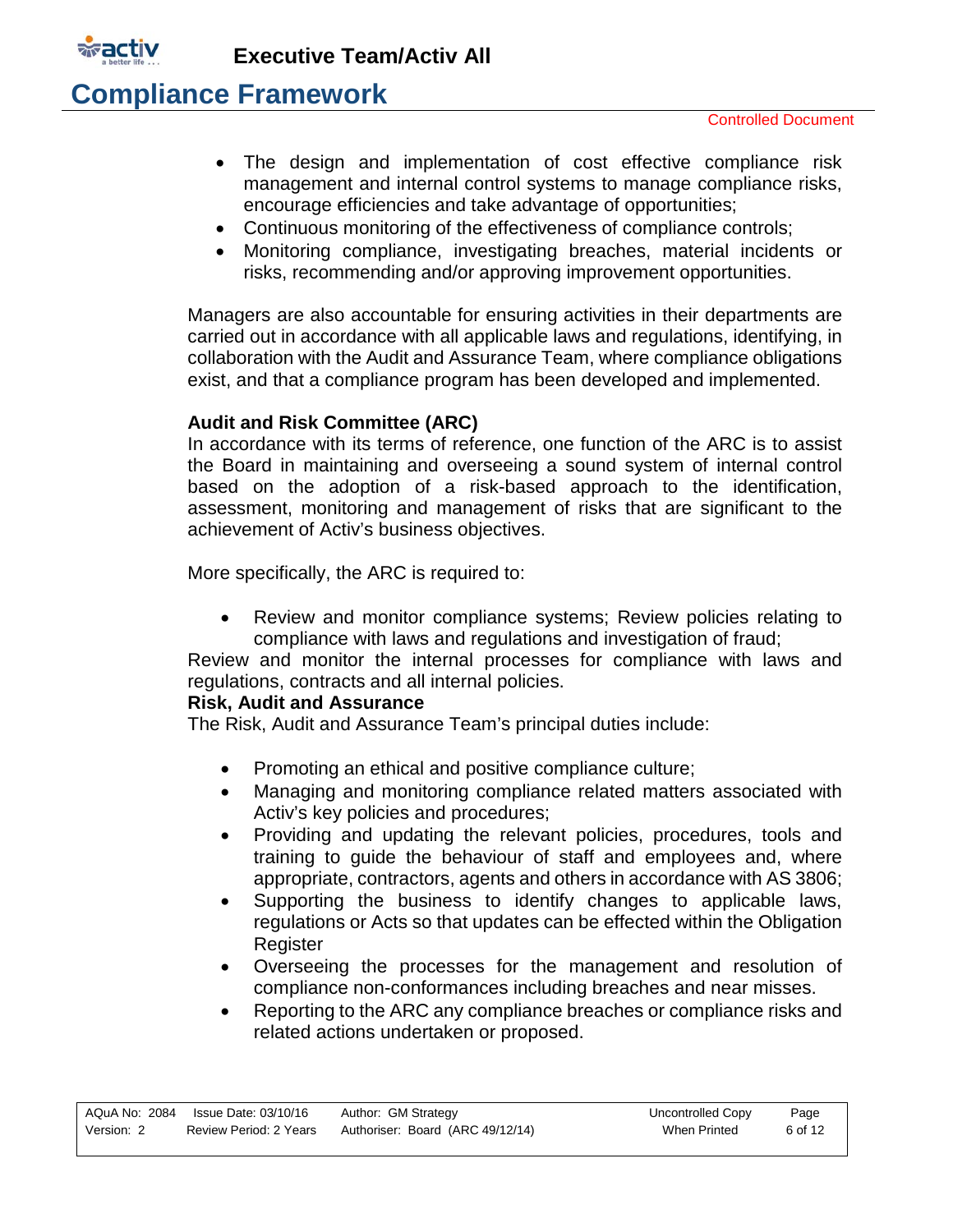

# **Compliance Framework**

### **Internal Audit**

Internal audit is an appraisal function established to provide assurance to the Board, the ARC and the Executive Team as to the adequacy and effectiveness of existing internal controls.

Internal Audit is responsible for:

- Developing, implementing and monitoring the progress of an annual audit plan;
- Providing an independent view on Activ's internal controls (adequacy, effectiveness, efficiency and timeliness);
- Issuing value add recommendations;
- Providing management with assurance that all major risks are identified and reported.

### **Staff, employees and Contractors**

It is the responsibility of all Activ staff, employees and contractors to:

- Understand their role and take personal responsibility for compliance;
- Adhere to Activ's policies, procedures, work instructions and guidelines;
- Ensure that they have the relevant competencies and have attended the required training to perform their roles in accordance with management expectations.
- Look for opportunities to improve operational efficiencies and optimise compliance outcomes.
- Report to their immediate supervisor or line manager or any real or perceived breaches (incl. near misses) of regulatory obligations and Activ policies.

### **3.2 Competence and training needs are identified and addressed to enable staff, employees and contractors to fulfil their compliance obligations. (AS 3806 Principle 7)**

Relevant and ongoing training in compliance is a core component of Activ's training program.

Compliance training is tailored to the position of each employee to ensure that training is provided on the relevant compliance obligations.

The RTO and Peoples Services teams will maintain records of all compliance training conducted by Activ staff and employees and relevant contractors.

The training process should commence with the staff member or employee's induction and utilise whatever methods are deemed appropriate to ensure staff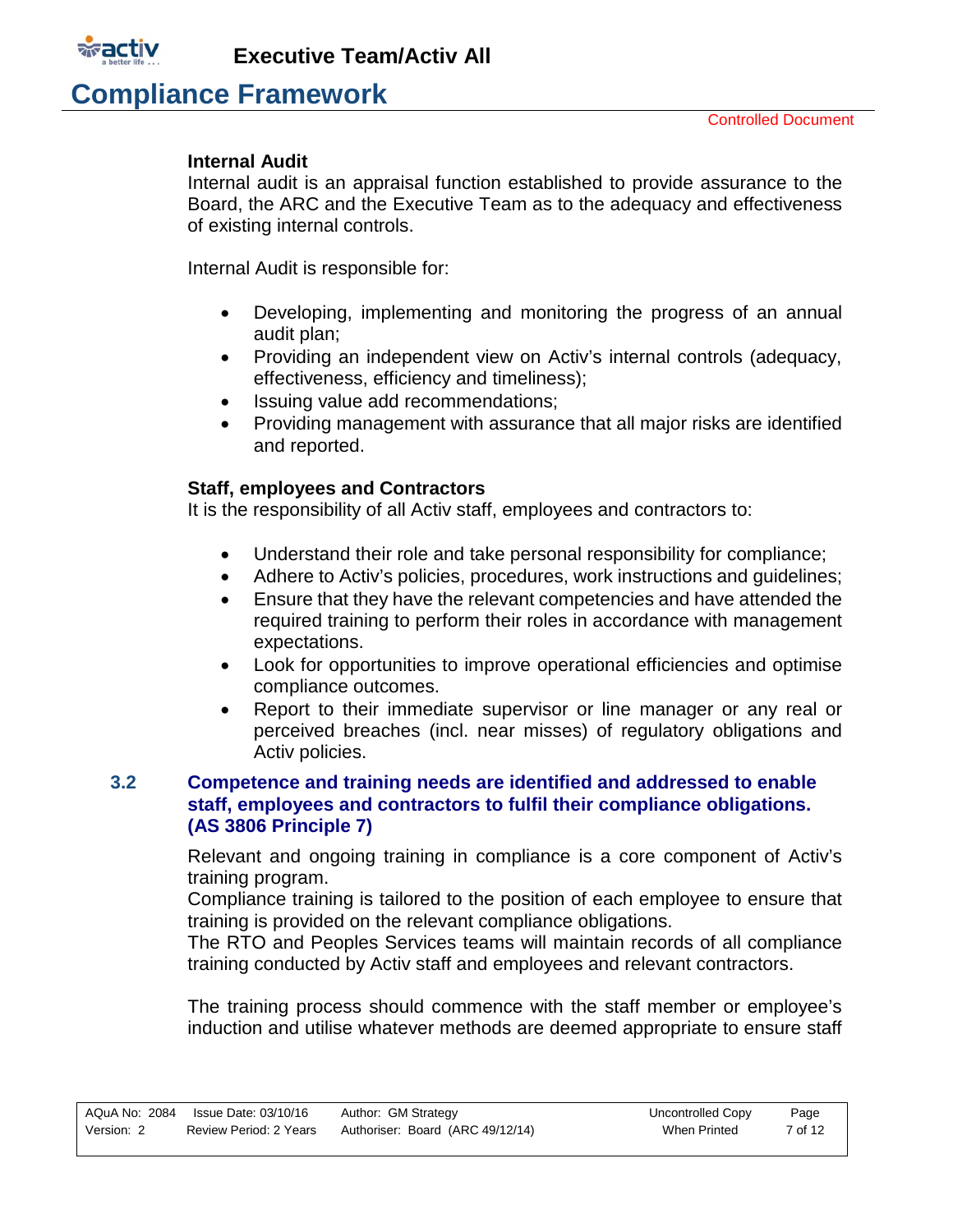

## **Compliance Framework**

and employees are aware of their compliance obligations and have the necessary understanding and tools to meet those obligations.

Once staff and employees have been inducted they may be required to attend specific compliance training in accordance with the compliance programs developed by Activ.

### **3.3 Behaviours that create and support compliance are encouraged and behaviours that compromise compliance are not tolerated. (AS 3806 Principle 8)**

To drive the appropriate behaviour regarding compliance, Activ will ensure:

- All Activ staff, employees and Contractors have a clear understanding of what is meant by the phrase "Compliance" and the management thereof.
- All Activ staff, employees and Contractors have access to the required material and resources to understand what their role entails in regard to Compliance;
- A process is implemented to hold individuals accountable for their actions in the case of a breach.

### **3.4 Controls are in place to manage the identified compliance obligations and achieve desired behaviours (AS 3806 Principle 9)**

Where feasible and practical, appropriate preventative and corrective controls will be implemented to mitigate the consequences of identified compliance risks. Some of the key controls implemented by Activ that provide a level of assurance of compliance are noted below.

### **Compliance policies and procedures**

Written policies and procedures have been developed to enable Activ staff, employees and Contractors to meet all applicable compliance obligations in a consistent and standardised approach. Deviations can only be allowed in accordance with approved deviations identified within the document. Specific details and guidance to assist in meeting compliance obligations may be provided within specific compliance manuals or other documents.

Regular review of the policies and procedures is necessary to ensure that they are kept current and reflect any applicable changes in laws, regulations, codes or work practices. Senior Management, at its discretion, may develop additional specific compliance policies and procedures to manage distinct regulatory or internal compliance obligations.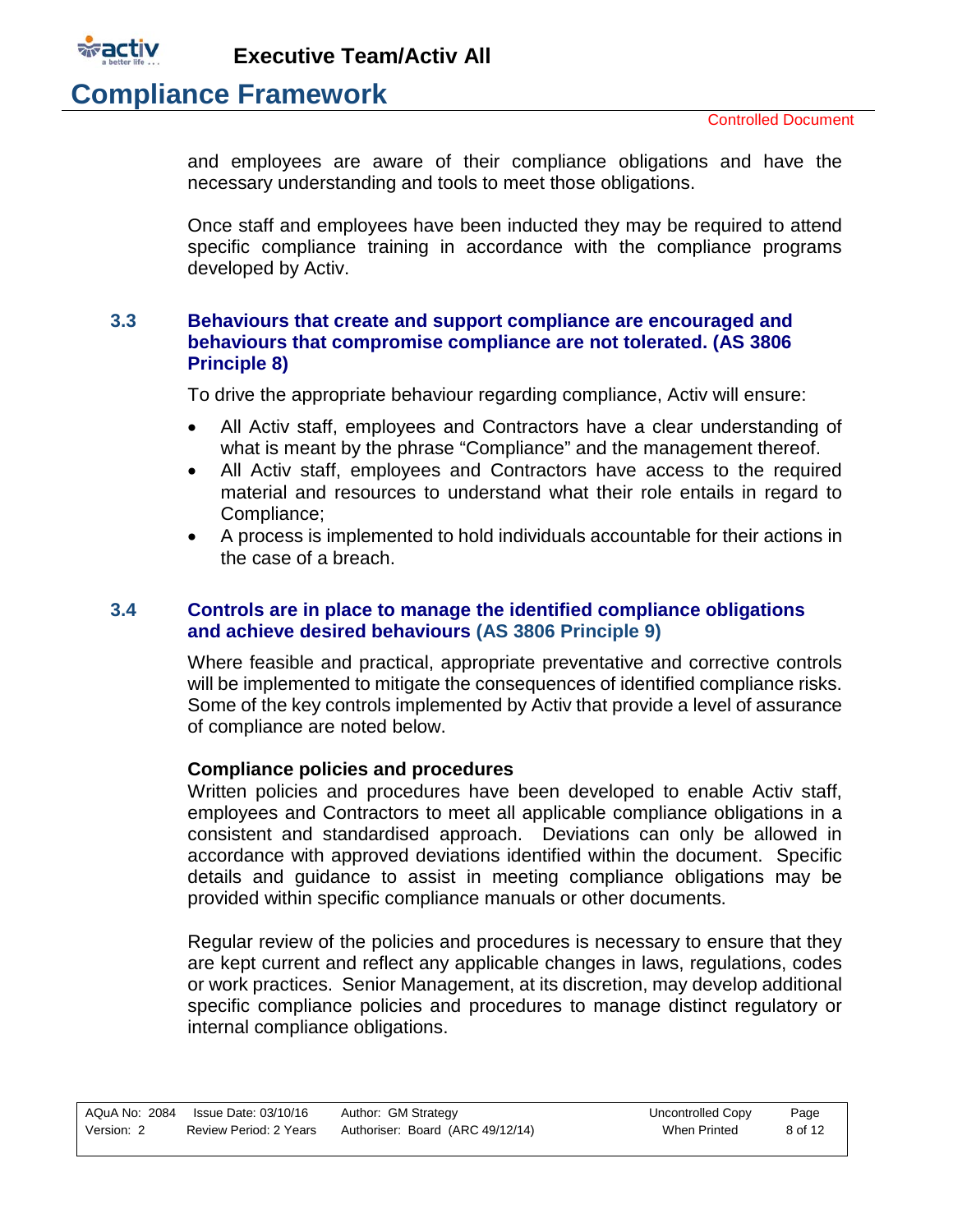

### **Compliance Management Programs**

Every Department with regulatory compliance obligations shall have a compliance program developed and implemented.

## <span id="page-8-0"></span>**4. Monitoring & Measuring**

### **4.1 Performance of the compliance program is monitored, measured and reported. (AS 3806 Principle 10)**

### **Monitoring**

Monitoring of compliance activities is required to confirm controls are in place and operating effectively; all compliance failures are identified, reported and actioned; and the appropriate level of compliance knowledge of employees and contractors is maintained to a high standard.

Various measures to monitor compliance are in place including management oversight, system reporting, and audits and reviews by internal and external parties.

#### **Measurement**

Activ uses a variety of methods to measure the level of compliance and risk of non-compliance with the key indicators being detailed below:

- Number and nature of incidents reported incident reporting systems are maintained to facilitate the reporting of all suspected issues relating to compliance or risk by staff, employees and contractors. The number of incidents reported during a period is one means of measuring the level of compliance in Activ.
- Number and nature of breaches recorded and maintained to record all identified breaches of external legislation, codes and standards, and internal policy and processes. Breaches may be detected and reported by a variety of sources including general staff and employees, internal and external auditors, regulatory authorities and other parties.
- Number and nature of adverse internal audit findings the Internal Audit Program includes a requirement to review the level of compliance with key legislation, codes and standards.
- Residual risk ratings of compliance risk a risk database is maintained. Compliance risks are identified and assessed as to impact and mitigation the qualitative and quantitative residual risk to which Activ is exposed is assessed.
- Activ's complaints processes, for both internal and external individuals
- Staff surveys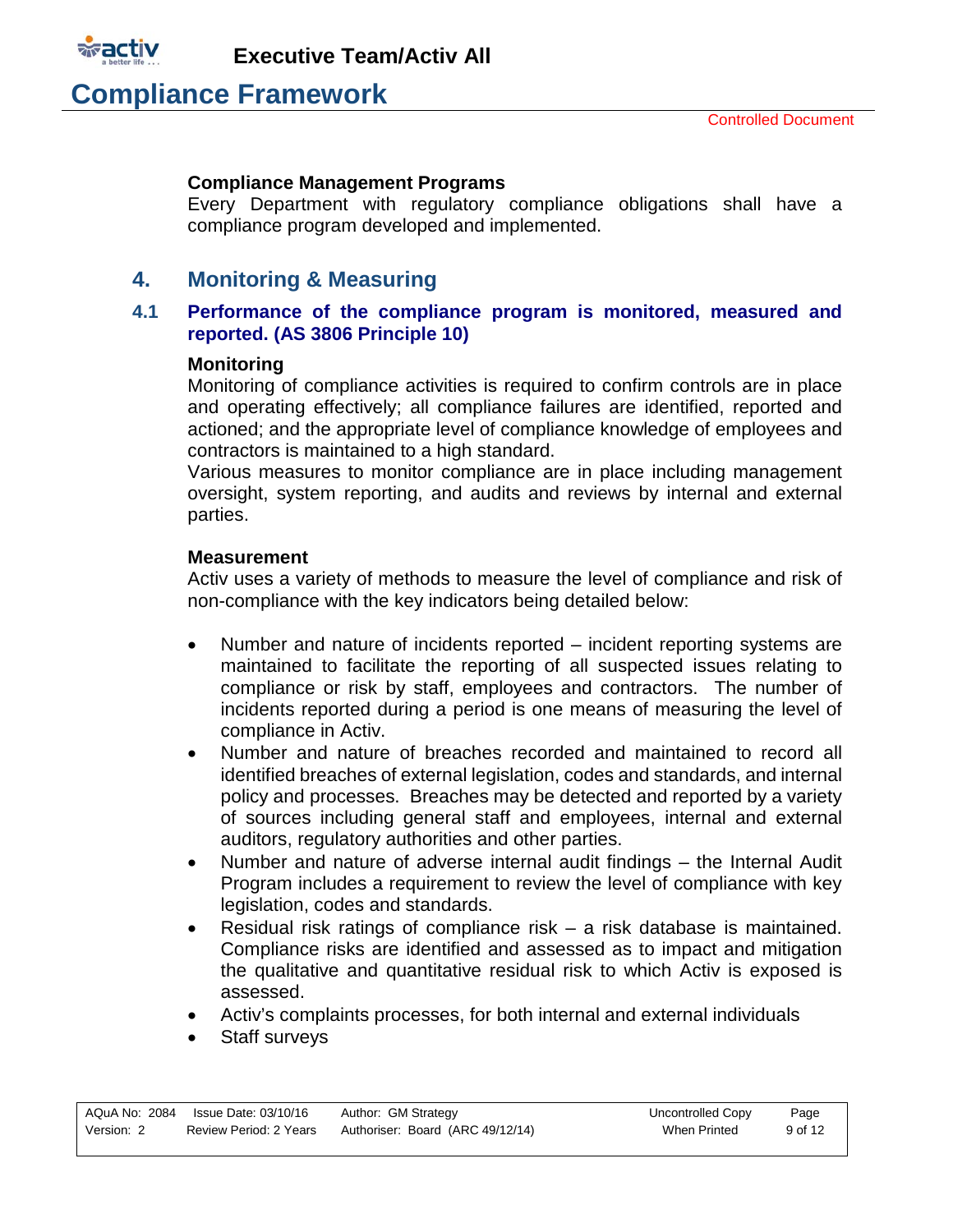

**Compliance Framework**

### **Reporting**

The reporting of compliance issues is a key element of a robust compliance process and is required to suitably identify and record compliance failures and actions taken to rectify the failure. A summary of the reporting requirements are as follows:

- All compliance issues are to be directly recorded in the Breach Register. Issues identified as being regulatory compliance breaches should be identified as such. All material compliance issues will be collated by the Corporate Compliance Coordinator and reported on a quarterly basis to the ARC.
- Internal audit will undertake regular reviews of activity within operational areas of Activ in accordance with the Internal Audit Plan and risk assessment and those reviews may identify compliance risks, recommendations in relation to compliance controls and aspects of noncompliance.

### **4.2 The organisation is able to demonstrate its compliance program through both documentation and practice. (AS 3806 Principle 11)**

Activ's compliance program is documented using a variety of reference materials, including:

- The Compliance Policy AQuA 2085;
- The Compliance Framework AQuA 2084;
- The Incident Reporting System;
- Activ Compliance Obligations Register, including legislation;
- Results of reviews and audits on compliance obligations and actions taken.

## <span id="page-9-0"></span>**5. Continual Improvement**

### **5.1 The compliance program is regularly reviewed and continually improved. (AS 3806 Principle 12)**

The compliance program is to be continuously reviewed, and improved where practicable, to meet current best practice standards, to standardise and simplify compliance procedures and to meet changes in current laws, regulations or codes, or to meet expectations for proposed future compliance issues.

### **5.2 Compliance and Internal Audit**

The Internal Audit Team will perform a key role in the risk management process through: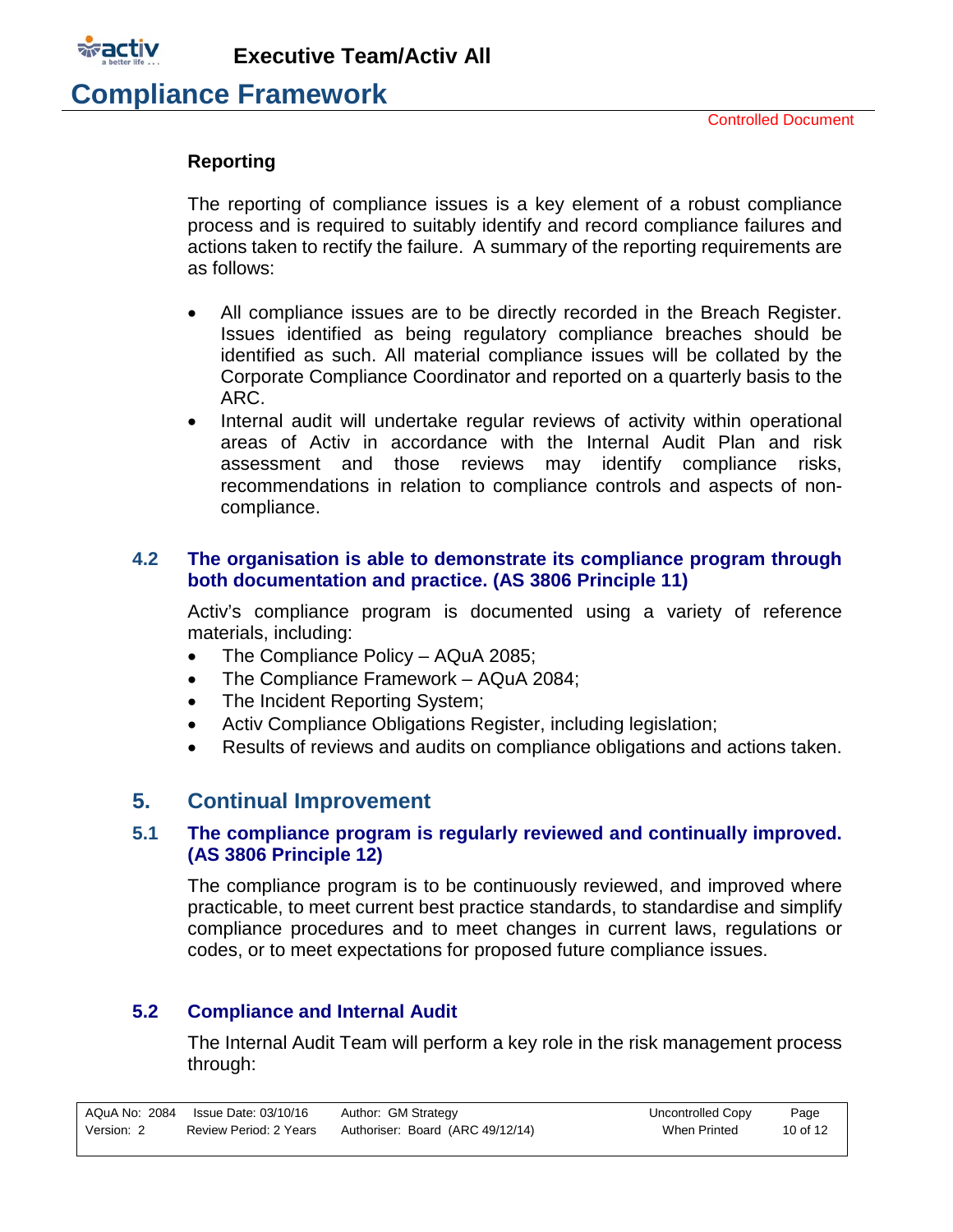

## **Compliance Framework**

- Reviewing the qualitative and quantitative assessment of identified risks, consequences and controls, and providing recommendations as considered necessary for modifications to those assessments based on the results of related audit reviews;
- Providing information on potential or existing risks that have not been previously identified and assessed;
- Provision of advice on additional internal controls, or variations to existing controls, that might be appropriate to lower residual risk;
- Undertaking an independent risk assessment and examining the risk information from Activ's risk database, to assist in formulating the annual Internal Audit Plan.

## <span id="page-10-0"></span>**6. Definitions**

**AS-3806** – Australian Standard 3806-2006: Compliance Programs

**Accountability** – the obligation of an individual to account for their activities, accept absolute responsibility for them, and to disclose the results in a transparent manner.

**Compliance Breach** – an act or omission by Activ resulting in a failure by Activ to meet is compliance obligations.

**Compliance Obligation** – a requirement under legislation with which Activ must comply.

**Compliance Obligations Register** – the register of compliance obligations which Activ must, or chooses to, comply.

**Contractor**– an individual who is employed directly by Activ for a defined term. This term differs from third party contractors.

## <span id="page-10-1"></span>**7. Key Related Policies and Documents**

- CEO Delegations Policy (AQuA: 2010)
- Board Charter (AQuA: 2022)
- Audit and Risk Committee Terms of Reference (AQuA: 985)
- RCAA Policy (AQuA: 304)
- RCAA Framework (AQuA: 431)
- Compliance Policy (AQuA: 2085)
- Corporate Governance Statement (AQuA: 2411)